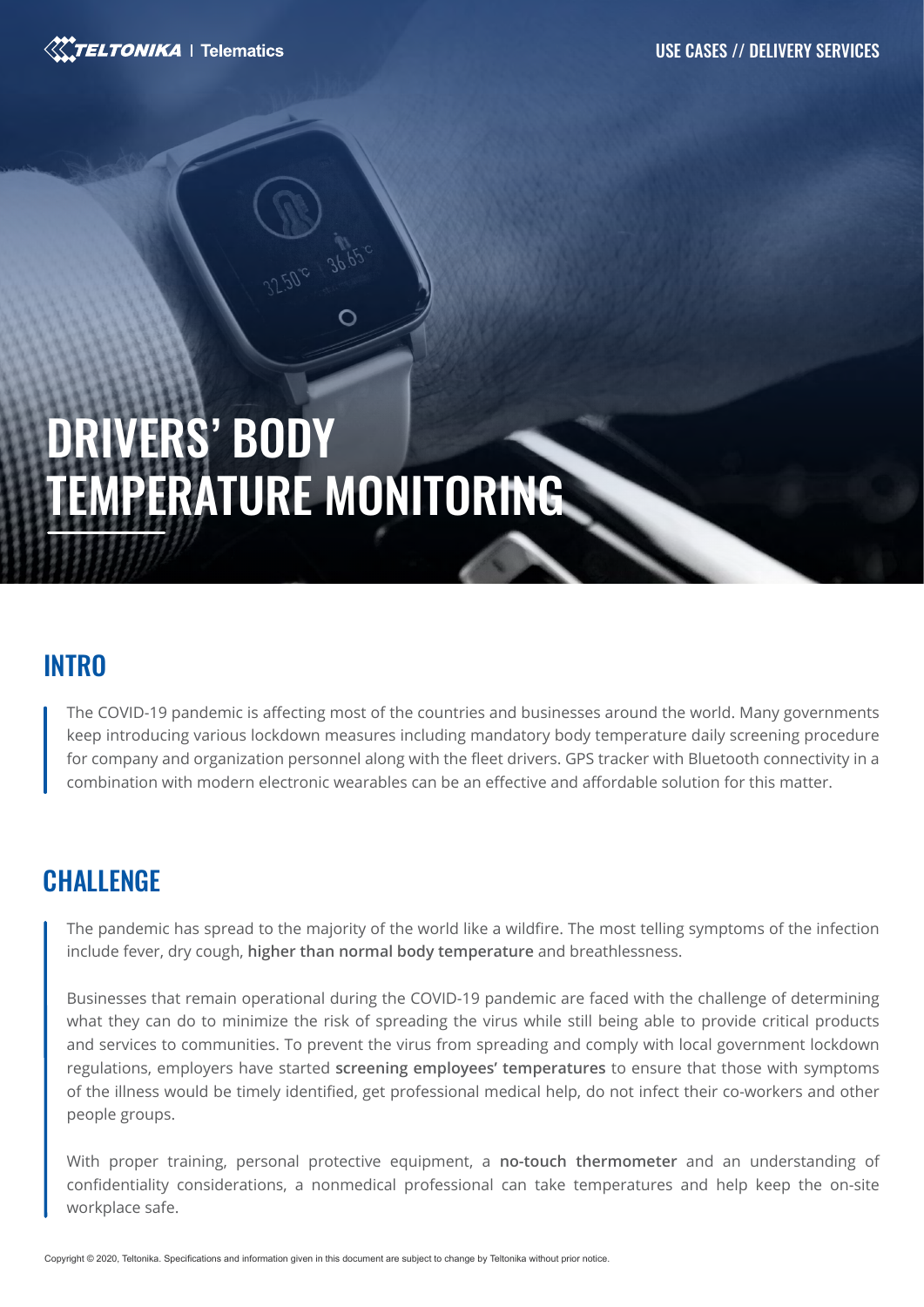

In most countries for people who have mild symptoms or are still asymptomatic but fear having been in contact with the virus, the advice given by doctors is that they need to measure their temperature **at least twice a day** and monitor it to help determine if they are getting better or worse.

But there is a **substantial challenge** here to consider for some types of companies. Businesses such as **freight forwarders, carriers, international and domestic couriers, 3rd party logistic service providers, livestock transportation, taxi services** and similar got drivers working on the roads off-site.

Depending on a particular company situation and business specifics, some of the drivers or even a majority of them **may not be on-site** every workday or even not be in the country for some time. If that is the case, how do you test the fleet drivers' body temperature daily and comply with the country lockdown measures?

And that is where a GPS tracker with Bluetooth connectivity can be utilised efficiently with a minimum effort and reasonable investment.

#### SOLUTION

Personal electronics makers like **Apple, Fitbit, Garmin, Xiaomi, Suunto, Samsung, Oura Ring, BioSticker, TempWatch** and many others build fitness trackers, smartwatches, wristbands, bracelets, and other wearables to help keep people healthy by monitoring their activity and the various body parameters. Some of the models can measure **body temperature too**.

Temperature-tracking bracelets are designed in such a way that they measure body temperature and warn individual with the symptoms of fever, virus, or any other problem in advance. This gives time to take preventive actions beforehand.

That being said, any maker's smartwatch models with **temperature measurement feature** can be used to identify and monitor the sick by measuring a person's temperature remotely. In our case – corporate fleet driver's body temperature.

**It works like this:** Chosen model and maker temperature-tracking bracelet, wristband or smartwatch is given to a vehicle driver and paired with Teltonika GPS tracker via Bluetooth connectivity. Please be advised, all Teltonika trackers support Bluetooth Low-Energy (BLE) and are applicable here but for this case, we use the brand new ultra-small OBD tracker **FMB002**.

After two devices, smartwatch and GPS tracker, are successfully paired, smartwatch starts sending body temperature readings within the given interval of time to FBM002 tracker. The time interval depends on the particular smartwatch model settings. Afterwards, the collected temperature readings data is being transferred to a data server through a cellular network and can be conveniently monitored by corporate fleet management.

As a result, body temperature of all fleet members working off-site **is being checked remotely**, timely and effortlessly. The company contributes to preventing the virus from spreading in the country or region and complies with a local government lockdown measures and regulation. Everybody wins.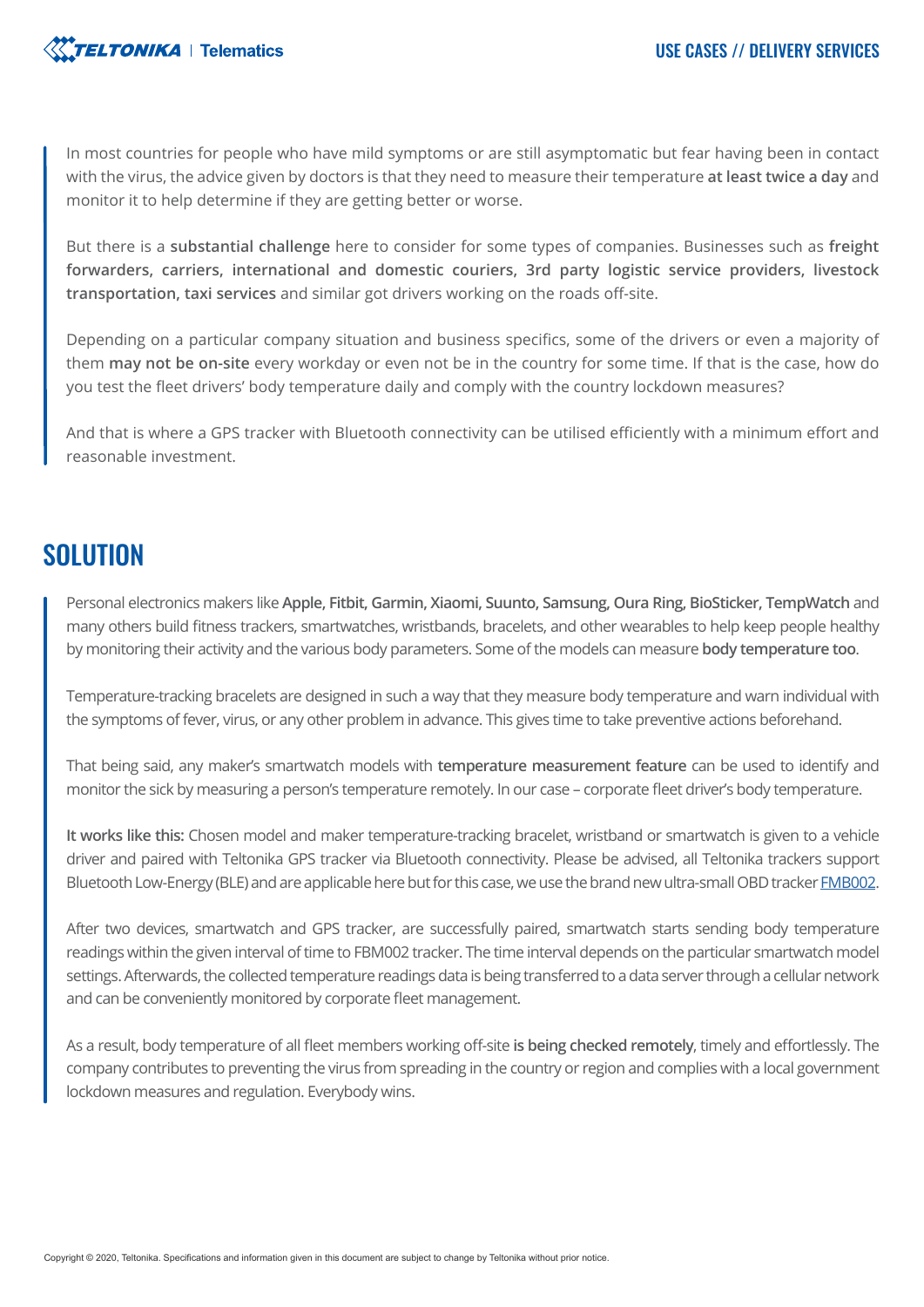

# **TOPOLOGY**



# **BENEFITS**

- **Highly beneficial in a current pandemic situation** it contributes to preventing the virus from spreading in the company, country or region and complies with a local government lockdown measures and regulation.
- **All company personnel temperature can be screened now**  not only on-site but, as well, team members working off-site body temperature can be checked remotely, timely and effortlessly without any workflow disruption.
- **Suitable for all sorts of logistic businesses** it can be used by freight forwarders, carriers, international and domestic couriers, 3rd party logistic service providers, livestock transportation, etc.
- **May save the company time and budget**  already installed vehicle GPS trackers with Bluetooth connectivity can be utilised for this use case.
- **Wide variety to choose from**  choose the most suitable option for your business and fleet from Teltonika GPS tracker catalogue and wide range of smartwatch manufactures, pricing and delivery terms.
- **Keeping your business intact** sit will minimize a penalty risk, very likely improve a fleet operational cost, personnel discipline, business procedure compliance, company cash flow and ROI.